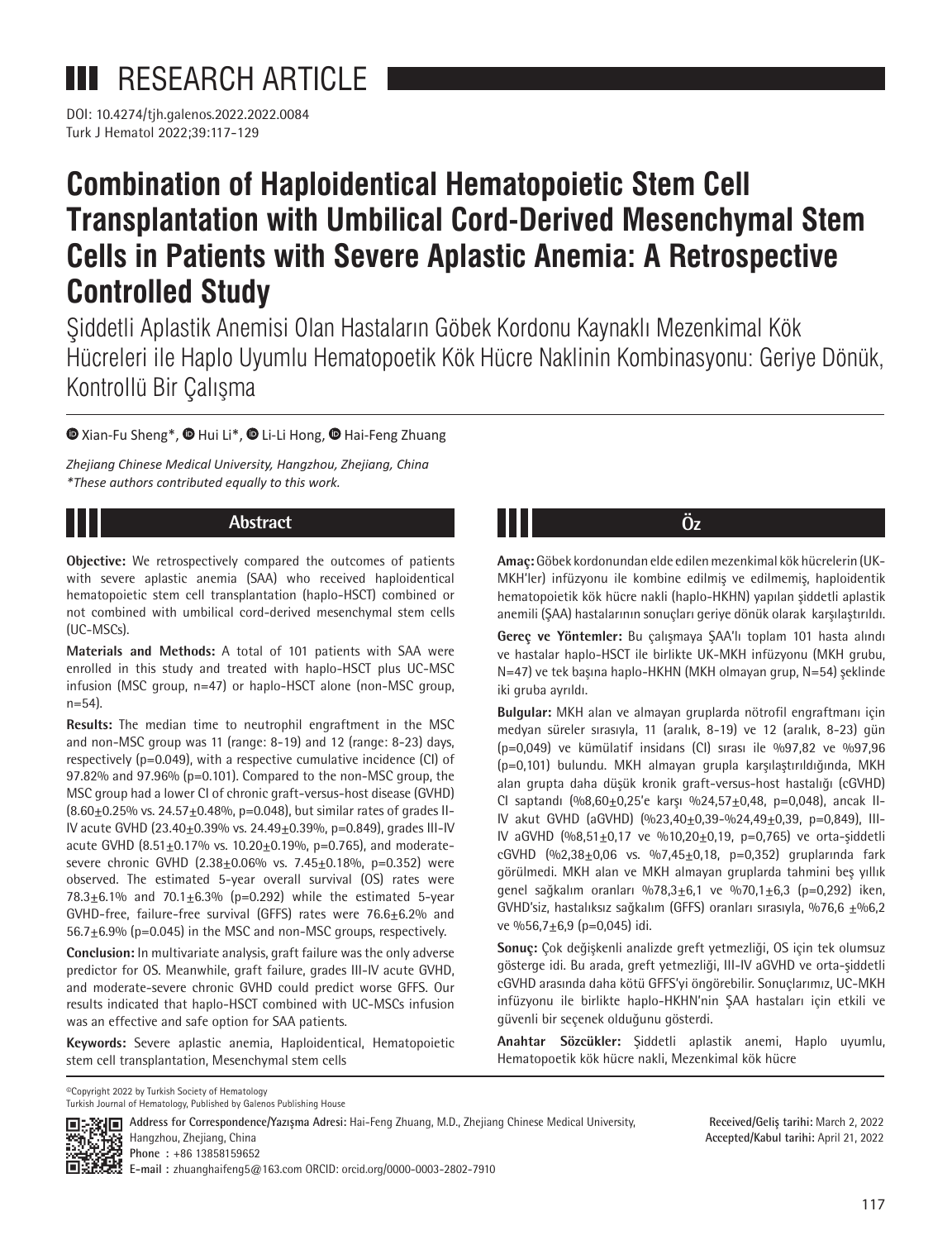# **Introduction**

Severe aplastic anemia (SAA) is a rare, life-threatening bone marrow (BM) failure syndrome characterized by pancytopenia and hypoplastic bone marrow. The incidence is 2-2.4 per million per year in Europe but higher in China, affecting 7.4 patients per million [1].

Although hematopoietic stem cell transplantation (HSCT) from a human leukocyte antigen (HLA)-matched related donor (MRD) is the first choice for SAA patients who are <40 years old, it is difficult to search for HLA-matched siblings in China [2]. Immunosuppressive therapy (IST) with antithymocyte globulin (ATG) and cyclosporin A (CsA) is recommended as the first-line treatment for SAA patients who lack an appropriate MRD and those aged >40 years [3]. However, most patients cannot be cured by IST. Previous studies showed that response rates were in the range of 40%-60% and 25% of responders subsequently relapsed [4,5,6]. Therefore, the treatment of SAA patients who lack sibling donors or fail to respond to IST is extremely challenging.

Stem cells from haploidentical family donors have become the most common source of HSCT in China due to the advantage of immediate availability for almost any patient [7]. Haploidentical HSCT (haplo-HSCT) has greatly developed in recent years. With improvements in donor selection, conditioning regimens, and graft-versus-host disease (GVHD) prophylaxis, studies comparing haplo-HSCT with MRD-HSCT in young patients have revealed limited differences in overall survival (OS) [6,8,9]. However, the higher incidence of graft failure (GF) and GVHD has limited the clinical application of haplo-HSCT for SAA patients [6,10,11,12].

Mesenchymal stem cells (MSCs) have been shown to support hematopoiesis and display potent immunomodulatory properties for treating GVHD after HSCT [13,14]. It was reported that human umbilical cord-derived MSCs (UC-MSCs) have higher activity levels of proliferation and differentiation in comparison with bone marrow-derived MSCs (BM-MSCs) [11]. Thus, UC-MSCs are highly promising for use in haplo-HSCT. In recent years, some studies have reported the co-transplantation of haplo-HSCT and UC-MSCs with favorable outcomes in cases of SAA [11,12,15,16]. To the best of our knowledge, there are still no head-to-head studies exploring the efficiency and safety of haplo-HSCT with and without UC-MSCs. In the present study, we report the outcomes of haplo-HSCT with or without third-party UC-MSCs for the treatment of SAA patients in our centers from June 2014 to June 2021.

# **Materials and Methods**

#### **Patients**

Between June 2014 and June 2021, 101 consecutive SAA patients who underwent haplo-HSCT in our transplant unit were enrolled in this study. Informed consent was obtained from all patients or their parents and the study was approved by the Ethics Committee of the First Affiliated Hospital of Zhejiang Chinese Medical University. All patients met the following inclusion criteria: (1) diagnosed with SAA or very severe aplastic anemiaSAA according to the guidelines of the International Aplastic Anemia Study Group; (2) no HLA-identical sibling donor; (3) no serious infectious disease or acute hemorrhaging; (4) absence of severe liver, renal, lung, and heart diseases; (5) Eastern Cooperative Oncology Group score of 0-2 points. HLA compatibility was determined by high-resolution DNA techniques for the HLA-A, B, C, DRB1, and DQB1 loci. Donors were ranked on the basis of HLA match, age (younger preferred), gender (same preferred), and health status (better preferred).

### **Conditioning Regimen**

Patients who underwent haplo-HSCT were placed on regimens including fludarabine (Flu)/cyclophosphamide (Cy)/ATG or Bu/Cy/ATG. Patients with acute SAA received the following regimen: intravenous fFlu at 30 mg/m<sup>2</sup>/day on days -5 and -2; intravenous c (Cy) at 50 mg/kg/day on days -5 to -2; and intravenous ATG (rabbit, Genzyme Polyclonals SAS, Lyon, France) at 2.5 mg/kg/day on days -5 to -2. For patients with chronic SAA (SAA-II), or, in other words, patients who had progressed to SAA from non-SAA [17], the same protocol for Cy and ATG was applied as above with the addition of busulfan (Bu) at 3.2 mg/ kg/day from day -7 to -6.

All patients underwent testing for donor-specific anti-HLA antibodies (DSA) before transplantation. If the DSA results were positive (MFI >5000), the patient received rituximab (once a week, 4 times) and plasmapheresis (2-3 times). The DSA results were then reviewed again and transplantation occurred if the value dropped below 5000. Among the 101 patients enrolled in this study, 5 patients had positive DSA results. After treatment, all of these patients had negative DSA results.

# **Stem Cell Collection and Infusion**

All donors were injected with granulocyte colony-stimulating factor (G-CSF) subcutaneously at 10 µg/kg/day for 4-5 continuous days. BM grafts were collected by BM aspiration in an operating room on day +1. The target volume was 10 to 20 mL/kg of the recipient's weight. In cases of ABO incompatibility, red blood cells were removed by sedimentation with Hespan. Peripheral blood stem cells (PBSCs) were collected with a COBE Spectra device (Gambro BCT, Lakewood, CO, USA) on day +2. The target mononuclear cell) count from BM and peripheral blood was ≥5x10<sup>8</sup>/kg and the target CD34<sup>+</sup> cell count was ≥2x10<sup>6</sup>/kg of the recipient's weight. An additional collection of PBSCs was performed on day +3 if the initial cell numbers were insufficient. UC-MSCs were purchased from the Shanghai Cord Blood Bank. A total of 1x10<sup>6</sup>/kg UC-MSCs was infused 4 h before the infusion of the graft on day +1.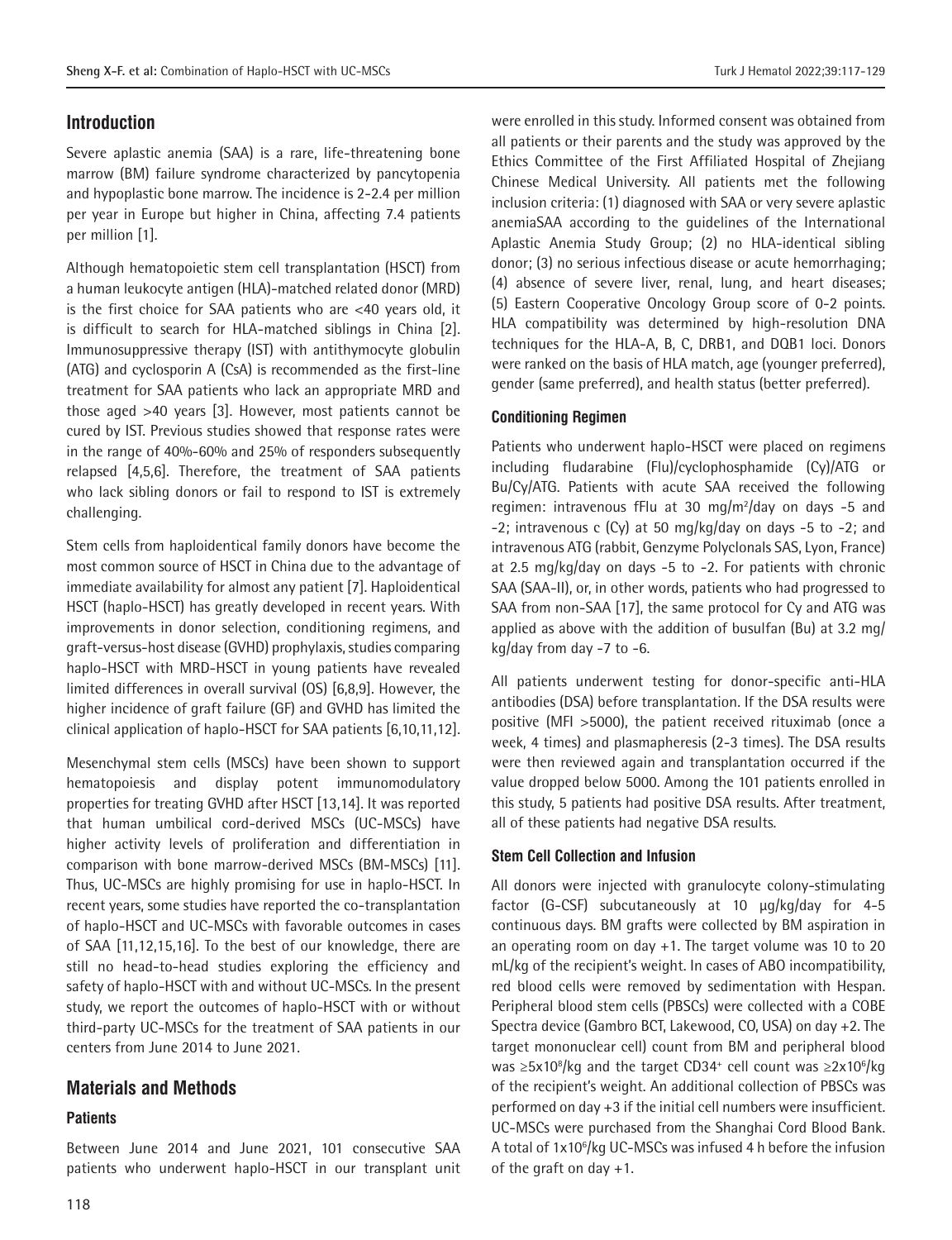#### **GVHD Prophylaxis**

In the protocol applied for these patients, prophylaxis for acute GVHD (aGVHD) included CsA, mycophenolate mofetil (MMF), and short-term methotrexate (MTX). CsA was administrated intravenously twice daily at a dose of 1.5 mg/kg/day from day -7 until bowel function returned to normal, at which time patients received oral CsA. A target trough blood concentration of 200-300 ng/mL was maintained for ≥1 year after haplo-HSCT. CsA was gradually tapered thereafter and was withdrawn completely in the following 2-3 months. MMF was given orally at 500 mg every 12 h (250 mg for children) from day  $-7$  to  $+30$  and subsequently at 250 mg from day  $+30$  to +90. MTX was administrated intravenously at a dose of 15 mg/m2 on day  $+1$  and 10 mg/m2 on days  $+3$ ,  $+6$ , and  $+11$ . If GVHD occurred in any organ, CsA and MMF were continued and adjusted to therapeutic concentrations.

#### **Definitions and Post-transplantation Evaluations**

Neutrophil engraftment was defined as occurring on the first of 3 consecutive days with an absolute neutrophil count of >0.5x10<sup>9</sup> /L. Platelet engraftment was defined as occurring on the first day of a platelet count of  $>20x10<sup>9</sup>/L$  without transfusion for 7 consecutive days. Short-tandem repeat polymerase chain reaction of peripheral whole blood was performed monthly to assess hematopoietic chimerism from the time of neutrophil recovery.

Primary GF (PGF) was defined as the failure to achieve neutrophil engraftment before day +28 after transplantation. Secondary GF was defined as graft loss after initial engraftment, with the recipient experiencing pancytopenia and hypocellular BM without moderate to severe aGVHD [15]. Delayed platelet recovery was defined as platelet engraftment achieved after day +28. aGVHD was defined according to the criteria proposed by the 1994 Consensus Conference on aGVHD Grading [18], while chronic GVHD (cGVHD) was defined according to the National Institutes of Health Consensus Conference on cGVHD [19].

Diagnoses of cytomegalovirus (CMV) infection, CMV pneumonia, Epstein-Barr virus (EBV) infection, and EBV-associated posttransplant lymphoproliferative disorders (PTLDs) were based on standard clinical criteria.

OS was defined as the time from the date of haplo-HSCT to the date of death or last follow-up. GVHD-free, failure-free survival (GFFS) was defined as survival without grades III-IV aGVHD, moderate-severe cGVHD, or HSCT failure. Death, primary or secondary GF, and relapse were considered as HSCT failures.

#### **Supportive Care**

All patients were admitted to class 100 laminar flow clean wards after a skin-care bath. Patients received oral antibiotics (levofloxacin for adults, gentamycin for children) for gastrointestinal decontamination before transplantation. Fluconazole, acyclovir, and trimethoprim/sulfamethoxazole were administered to prevent fungal, viral, and Pneumocystis pneumonia infection, respectively. Heparin and prostaglandin E1 were administrated to prevent veno-occlusive disease. Human immunoglobulin was administered intravenously at a dose of 10 g once a week from day 0 to day +100 after the transplantation.

Recombinant human G-CSF was given at a dose of 5 µg/kg/day from day +3 until neutrophil recovery. Irradiated erythrocytes and platelets were given to maintain a hemoglobin level of >60 g/L and a platelet count of >20x10<sup>9</sup>/L.

#### **Statistical Analysis**

The date of last follow-up for all surviving patients was December 31, 2021. Patient baseline characteristics were compared by chi-square test for categorical variables and by Mann-Whitney U and Kruskal-Wallis tests for continuous data. OS and GFFS were calculated using the Kaplan-Meier method and the groups were compared using the log-rank test. The cumulative incidence (CI) method was used to calculate the incidence of aGVHD and cGVHD with death and GF as competing risks according to the competing risk model. We used univariate and multivariate analyses to determine whether any of the selected factors were predictive of OS and GFFS. In multivariate analysis, all factors with values of p<0.1 in univariate analysis were included in the Cox regression model. Values of p<0.05 were considered to be significant. SPSS 19.0 (IBM Corp., Armonk, NY, USA) was used for statistical analyses.

#### **Results**

#### **Characteristics of Patients and Donors**

SAA patients undergoing haplo-HSCT with UC-MSC infusion (MSC group, n=47) or without UC-MSC infusion (non-MSC group, n=54) were enrolled in this study. Characteristics of the patients and their donors were compared between groups as shown in Table 1. The two cohorts were similar with regard to age distribution, sex ratio, disease severity, interval between diagnosis and transplantation, and previous treatments. No differences were found in the baseline characteristics of donors and grafts between the two groups.

#### **Engraftment**

Forty-seven patients (100%) in the MSC group and 49 patients (90.74%) in the non-MSC group survived for 28 days. The five patients who experienced early mortality before engraftment were not considered in the subsequent analysis. One patient in each group experienced PGF. Two patients died suddenly before a second HSCT could be performed. The CIs of 28-day neutrophil engraftment were  $97.82 \pm 0.06\%$  and  $97.96 \pm 0.06\%$ in the MSC and non-MSC groups, respectively (p=0.101).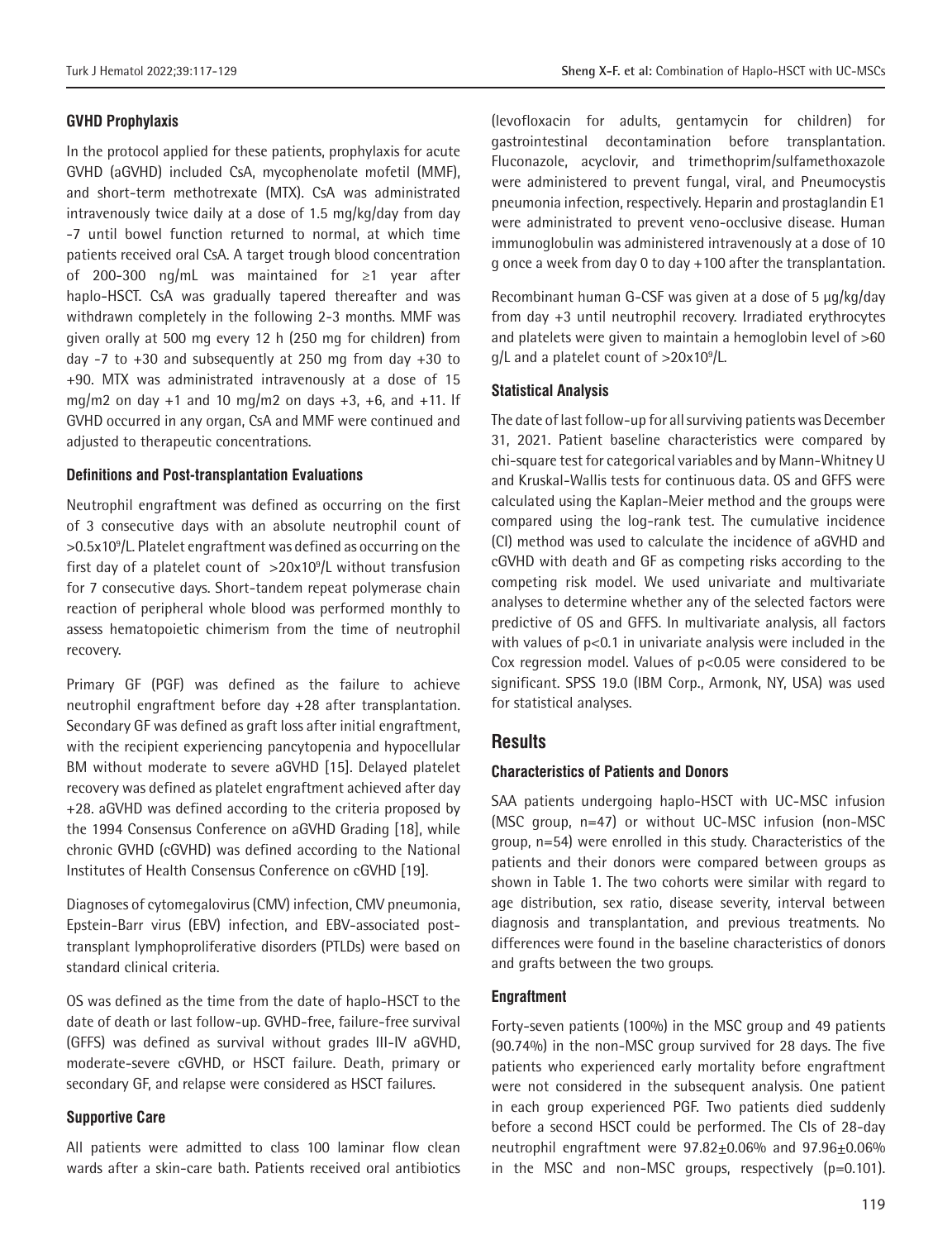| Table 1. Characteristics of patients with severe anaplastic anemia, their donors, and grafts. |                   |                      |              |
|-----------------------------------------------------------------------------------------------|-------------------|----------------------|--------------|
| Variable                                                                                      | MSC group (n=47)  | Non-MSC group (n=54) | $\mathbf{p}$ |
| Median age, years (range)                                                                     | $25(8-56)$        | $33(9-55)$           | 0.134        |
| $\leq$ 20 years, n (%)                                                                        | 15 (31.9)         | 14 (25.9)            | 0.123        |
| 21-39 years, n (%)                                                                            | 26 (55.3)         | 24 (44.4)            |              |
| $\geq$ 40 years, n (%)                                                                        | 6(12.8)           | 22 (21.8)            |              |
| Sex, n (%)                                                                                    |                   |                      | 0.310        |
| Male                                                                                          | 24(51.1)          | 33(61.1)             |              |
| Female                                                                                        | 23 (48.9)         | 21 (38.9)            |              |
| Disease severity, n (%)                                                                       |                   |                      | 0.256        |
| SAA                                                                                           | 23(48.9)          | 35 (64.8)            |              |
| <b>VSAA</b>                                                                                   | 21(44.7)          | 17(31.5)             |              |
| SAA-PNH                                                                                       | 3(6.4)            | 2(3.7)               |              |
| Median time from diagnosis to HSCT, months (range)                                            | $3(1-300)$        | $7(1-120)$           | 0.502        |
| Previous treatment, n (%)                                                                     |                   |                      | 0.145        |
| $CsA \pm Andriol$                                                                             | 34(72.3)          | 43 (79.6)            |              |
| ATG/ALG $\pm$ CsA $\pm$ Andriol                                                               | 7(14.9)           | 2(3.7)               |              |
| Supportive care                                                                               | 6(12.8)           | 9(16.7)              |              |
| Donor-recipient sex match, n (%)                                                              |                   |                      | 0.505        |
| Male-male                                                                                     | 15 (31.9)         | 18 (33.3)            |              |
| Male-female                                                                                   | 11(23.4)          | 7(13.0)              |              |
| Female-male                                                                                   | 9(19.1)           | 15(27.8)             |              |
| Female-female                                                                                 | 12 (25.5)         | 14 (25.9)            |              |
| Donor-recipient relationship, n (%)                                                           |                   |                      | 0.574        |
| Mother-child                                                                                  | 5(10.6)           | 5(9.3)               |              |
| Father-child                                                                                  | 12 (25.5)         | 10(18.5)             |              |
| Child-mother                                                                                  | 6(12.8)           | 10(18.5)             |              |
| Child-father                                                                                  | 5(10.6)           | 11(20.4)             |              |
| Siblings                                                                                      | 19 (40.4)         | 18 (33.3)            |              |
| HLA mismatched, n (%)                                                                         |                   |                      | 0.950        |
| Haplo 5 locus mismatched                                                                      | 30(63.8)          | 31(57.4)             |              |
| Haplo 4 locus mismatched                                                                      | 8(17.0)           | 12 (22.2)            |              |
| Haplo 3 locus mismatched                                                                      | 7(14.9)           | 9(16.7)              |              |
| Haplo 2 locus mismatched                                                                      | 1(2.1)            | 1(1.9)               |              |
| Haplo 1 locus mismatched                                                                      | 1(2.1)            | 1(1.9)               |              |
| ABO blood types match, n (%)                                                                  |                   |                      | 0.815        |
| Matched                                                                                       | 27(57.4)          | 33 (61.1)            |              |
| Major unmatched                                                                               | 6(12.8)           | 9(16.7)              |              |
| Minor unmatched                                                                               | 10(21.3)          | 8(14.8)              |              |
| Major and minor unmatched                                                                     | 4(8.5)            | 4(7.4)               |              |
| Conditioning regimen, n (%)                                                                   |                   |                      | 0.273        |
| Flu/Cy/ATG                                                                                    | 35 (74.5)         | 45 (83.3)            |              |
| Bu/Cy/ATG                                                                                     | 12 (25.5)         | 9(16.7)              |              |
| Graft type, n (%)                                                                             |                   |                      | 0.497        |
| $BM + PB$                                                                                     | 47 (100.0)        | 52 (96.3)            |              |
| PB                                                                                            | $\mathbf{0}$      | 2(3.7)               |              |
| Stem cells                                                                                    |                   |                      |              |
| MNCs, x10 <sup>8</sup> /kg, median (range)                                                    | 8.68 (2.49-21.80) | 7.33 (2.35-26.00)    | 0.251        |
| CD34+, x10 <sup>6</sup> /kg, median (range)                                                   | 4.90 (1.92-12.70) | 5.21 (1.98-16.86)    | 0.817        |

MSCs: Mesenchymal stem cells; SAA: severe aplastic anemia; VSAA: very severe aplastic anemia; PNH: paroxysmal nocturnal hemoglobinuria; HSCT: hematopoietic stem cell transplantation; CsA: cyclosporin A; ATG: antithymocyte globulin; ALG: antilymphocyte globulin; HLA: human leukocyte antigen; Haplo: haploidentical; Flu: fludarabine; Cy: cyclophosphamide; Bu: busulfan; BM: bone marrow; PB: peripheral blood; MNCs: mononuclear cells. Values of p<0.05 were considered to be significant.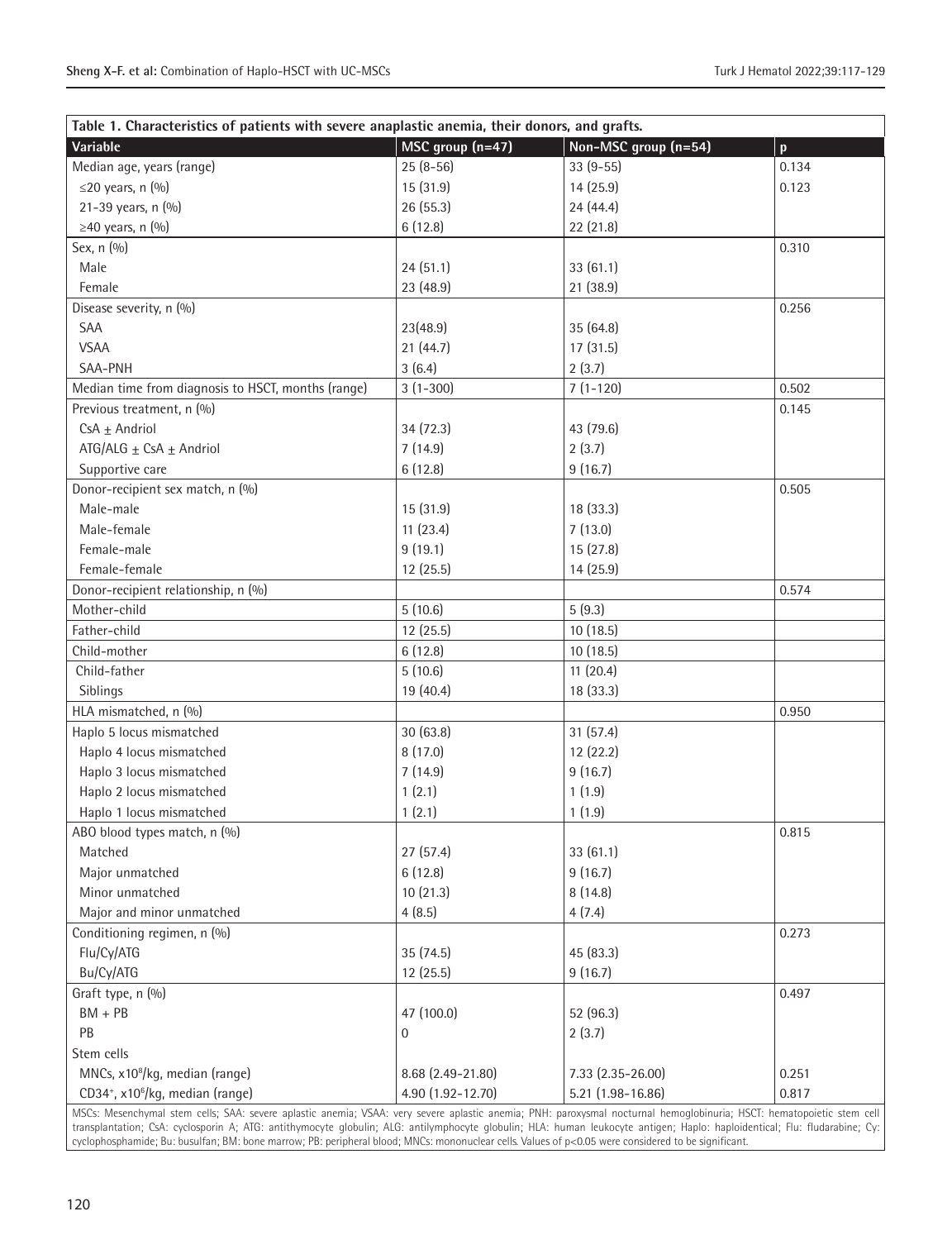The median times to neutrophil engraftment were 11 (range: 8-19) and 12 (range: 8-23) days, respectively ( $p=0.049$ ). Forty-three and 48 patients achieved platelet engraftment in the MSC and non-MSC groups, respectively, with respective CIs of platelet engraftment of 91.49±0.19% and 91.84±0.16% (p=0.345). The median times to platelet engraftment were 12 (range:  $7-43$ ) and 14 (range:  $6-70$ ) days, respectively ( $p=0.047$ ). In the MSC group, 2 patients (4.26%) experienced secondary GF and 3 patients (6.38%) had delayed platelet recovery. In the non-MSC group, 3 (6.12%) and 6 (12.24%) patients experienced secondary GF and delayed platelet recovery, respectively. The patients who experienced secondary GF subsequently died due

to infection or cerebral hemorrhage. No significant differences were observed between groups in terms of PGF, secondary GF, or delayed platelet recovery (p>0.05, Table 2).

#### **GVHD**

Table 2 presents the incidence and severity of GVHD for both groups. Patients with primary engraftment were included in the aGVHD analysis. In the MSC group, 17 patients experienced aGVHD after HSCT. These included 6 patients with grade I, 7 with grade II, 3 with grade III, and 1 with grade IV aGVHD. Of the 49 patients in the non-MSC groups, 21 experienced aGVHD after HSCT, including 9 with grade I, 7 with grade II, 4 with

| Table 2. Comparison of clinical outcomes between the groups after haploidentical hematopoietic stem cell transplantation.                                                                                                                                                                                       |                  |                      |              |  |
|-----------------------------------------------------------------------------------------------------------------------------------------------------------------------------------------------------------------------------------------------------------------------------------------------------------------|------------------|----------------------|--------------|--|
| Variable                                                                                                                                                                                                                                                                                                        | MSC group (n=47) | Non-MSC group (n=54) | $\mathbf{p}$ |  |
| Patients surviving longer than 30 days, n (%)                                                                                                                                                                                                                                                                   | 47 (100)         | 49 (90.7)            | 0.059        |  |
| Engraftment                                                                                                                                                                                                                                                                                                     |                  |                      |              |  |
| Median myeloid recovery, days (range)                                                                                                                                                                                                                                                                           | $11(8-19)$       | $12(8-23)$           | 0.049        |  |
| Median platelet recovery, days (range)                                                                                                                                                                                                                                                                          | $12(7-43)$       | $14(6-70)$           | 0.047        |  |
| Primary graft failure, n (%)                                                                                                                                                                                                                                                                                    | 1(2.1)           | 1(2.0)               | 1.000        |  |
| Secondary graft failure, n (%)                                                                                                                                                                                                                                                                                  | 2(4.3)           | 3(6.1)               | 1.000        |  |
| Delayed platelet recovery, n (%)                                                                                                                                                                                                                                                                                | 3(6.4)           | 6(12.2)              | 0.526        |  |
| Acute GVHD                                                                                                                                                                                                                                                                                                      | $n = 47$         | $n = 49$             |              |  |
| None, n (%)                                                                                                                                                                                                                                                                                                     | 30(63.8)         | 28 (57.1)            | 0.503        |  |
| $II - IV, n (0/0)$                                                                                                                                                                                                                                                                                              | 11(23.4)         | 12 (24.5)            | 0.901        |  |
| $III$ -IV, n $(%)$                                                                                                                                                                                                                                                                                              | 4(8.7)           | 5(10.2)              | 1.000        |  |
| Patients surviving longer than 100 days, n (%)                                                                                                                                                                                                                                                                  | 42 (89.4)        | 44 (81.5)            | 0.267        |  |
| Chronic GVHD                                                                                                                                                                                                                                                                                                    | $n = 42$         | $n = 44$             |              |  |
| None, n (%)                                                                                                                                                                                                                                                                                                     | 38 (90.5)        | 34 (77.3)            | 0.097        |  |
| Mild, n (%)                                                                                                                                                                                                                                                                                                     | 2(4.8)           | 7(15.9)              | 0.182        |  |
| Moderate to severe, n (%)                                                                                                                                                                                                                                                                                       | 2(4.8)           | 3(6.8)               | 1.000        |  |
| Infection, n (%)                                                                                                                                                                                                                                                                                                | $n = 47$         | $n = 54$             |              |  |
| Viremia                                                                                                                                                                                                                                                                                                         |                  |                      |              |  |
| <b>CMV</b>                                                                                                                                                                                                                                                                                                      | 14 (29.8)        | 15(27.8)             | 0.824        |  |
| EBV                                                                                                                                                                                                                                                                                                             | 31 (66.0)        | 30(55.6)             | 0.286        |  |
| <b>EBV-associated PTLD</b>                                                                                                                                                                                                                                                                                      | 3(6.4)           | 4(7.4)               | 1.000        |  |
| Pulmonary infections                                                                                                                                                                                                                                                                                            | 14 (29.8)        | 16 (29.6)            | 0.986        |  |
| Septicemia                                                                                                                                                                                                                                                                                                      | 7(14.9)          | 11(20.4)             | 0.473        |  |
| Herpes zoster                                                                                                                                                                                                                                                                                                   | 2(4.3)           | 10(18.5)             | 0.027        |  |
| Causes of death, n (%)                                                                                                                                                                                                                                                                                          | $n = 47$         | $n = 54$             |              |  |
| Infection                                                                                                                                                                                                                                                                                                       | 4(8.5)           | 5(9.3)               | 1.000        |  |
| <b>RRTs</b>                                                                                                                                                                                                                                                                                                     | $\boldsymbol{0}$ | 3(5.6)               | 0.246        |  |
| GF                                                                                                                                                                                                                                                                                                              | 2(4.3)           | 3(5.6)               | 1.000        |  |
| <b>GVHD</b>                                                                                                                                                                                                                                                                                                     | 3(6.4)           | 2(3.7)               | 0.873        |  |
| <b>TMA</b>                                                                                                                                                                                                                                                                                                      | 1(2.1)           | $\overline{0}$       | 0.465        |  |
| Leukoencephalopathy syndrome                                                                                                                                                                                                                                                                                    | $\Omega$         | 1(1.9)               | 1.000        |  |
| Median follow-up time among living patients, months (range)                                                                                                                                                                                                                                                     | 30.8 (6.5-91.0)  | 28.1 (6.8-84.5)      | 0.427        |  |
| MSCs: Mesenchymal stem cells; GVHD: graft-versus-host disease; CMV: cytomegalovirus; EBV: Epstein-Barr virus; PTLD: post-transplant lymphoproliferative disorder; RRTs: regimen-<br>related toxicities; GF: graft failure; TMA: thrombotic microangiopathy. Values of p<0.05 were considered to be significant. |                  |                      |              |  |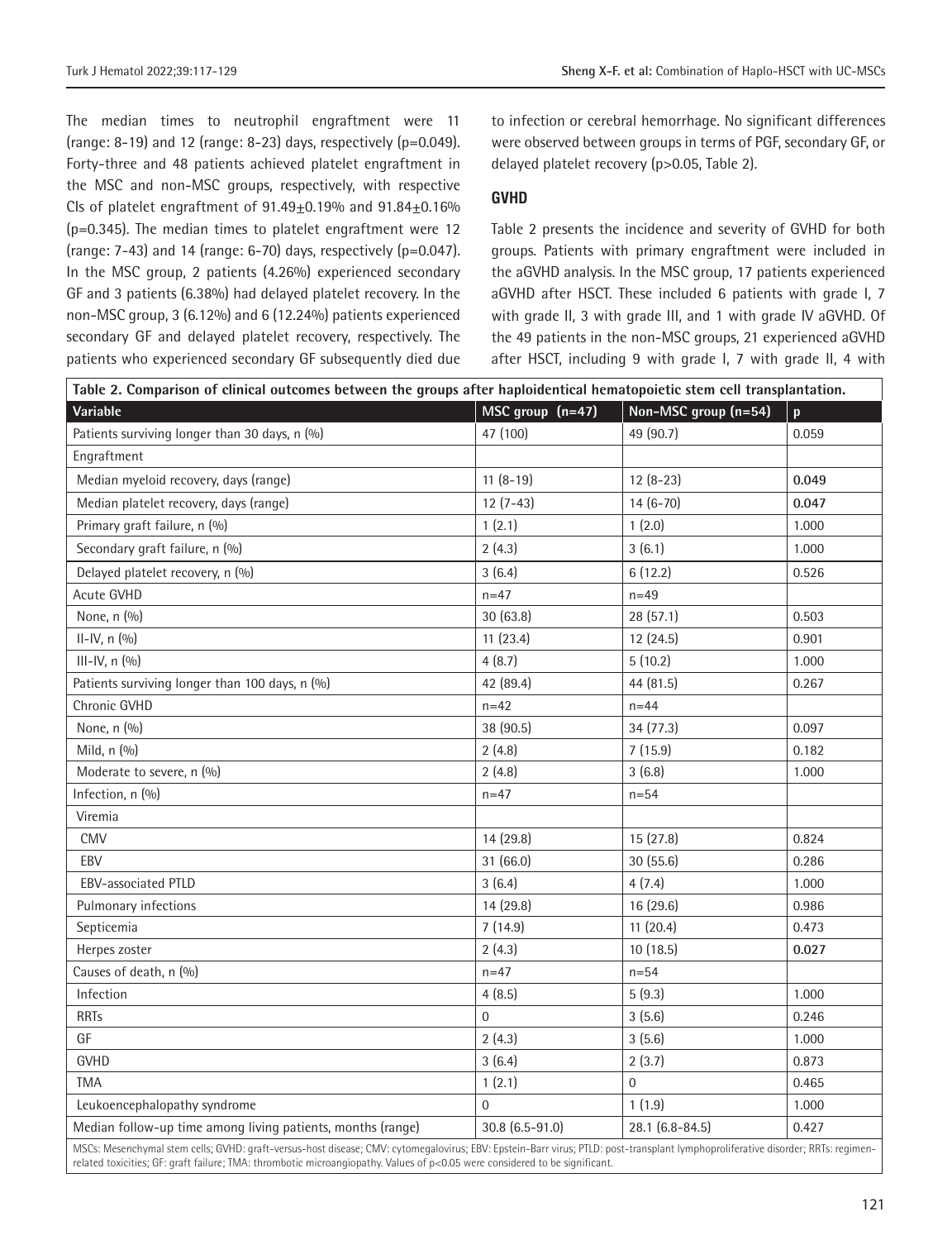grade III, and 1 with grade IV. At 100 days after transplantation, the CIs of grade II-IV aGVHD for the MSC and non-MSC groups were 23.40±0.39% and 24.49±0.39%, respectively (p=0.849, Figure 1a). The CIs of grade III-IV aGVHD in the MSC and non-MSC groups were  $8.51 \pm 0.17\%$  and  $10.20 \pm 0.19\%$ , respectively (p=0.765, Figure 1b).

Forty-two patients in the MSC group and 44 in the non-MSC group with survival longer than 100 days after transplantation were assessed for cGVHD. In the MSC group, 2 patients had mild cGVHD, 2 had moderate cGVHD, and none had severe cGVHD. In the non-MSC group, 7 patients had mild cGVHD, 2 had moderate cGVHD, and 1 had severe cGVHD. Patients in the MSC group had a lower CI of cGVHD than the non-MSC group (8.60±0.25%

vs.  $24.57 \pm 0.48$ %, p=0.048, Figure 1c). However, there was no significant difference in the CIs of moderate-severe cGVHD between the two groups (2.38±0.06% vs. 7.45±0.18%, p=0.352, Figure 1d).

#### **Infectious Complications**

The most common infections after transplantation were the reactivation of CMV and EBV, pulmonary infections, septicemia, and herpes zoster (Table 2).

Fourteen of the 47 patients (29.8%) in the MSC group experienced CMV reactivation following transplantation as detected by DNA testing. In the non-MSC group, 15 of 54 patients (27.8%) experienced CMV reactivation. There was no



**Figure 1.** Cumulative incidences of graft-versus-host disease (GVHD) for the two groups. a) Cumulative incidences of grade II-IV acute GVHD (aGVHD): mesenchymal stem cell (MSC) group  $23.40\pm0.39\%$  vs. non-MSC group  $24.49\pm0.39\%$  (p=0.849). b) Cumulative incidences of grade III-IV aGVHD: MSC group 8.51 $\pm$ 0.17% vs. non-MSC group 10.20 $\pm$ 0.19% (p=0.765). c) Cumulative incidences of chronic GVHD  $(cGVHD)$ : MSC group 8.60+0.25% vs. non-MSC group 24.57+0.48% (p=0.048). d) Cumulative incidences of moderate-severe cGVHD: MSC group 2.38±0.06% vs. non-MSC group 7.45±0.18% (p=0.352).

HSCT: Hematopoietic stem cell transplantation.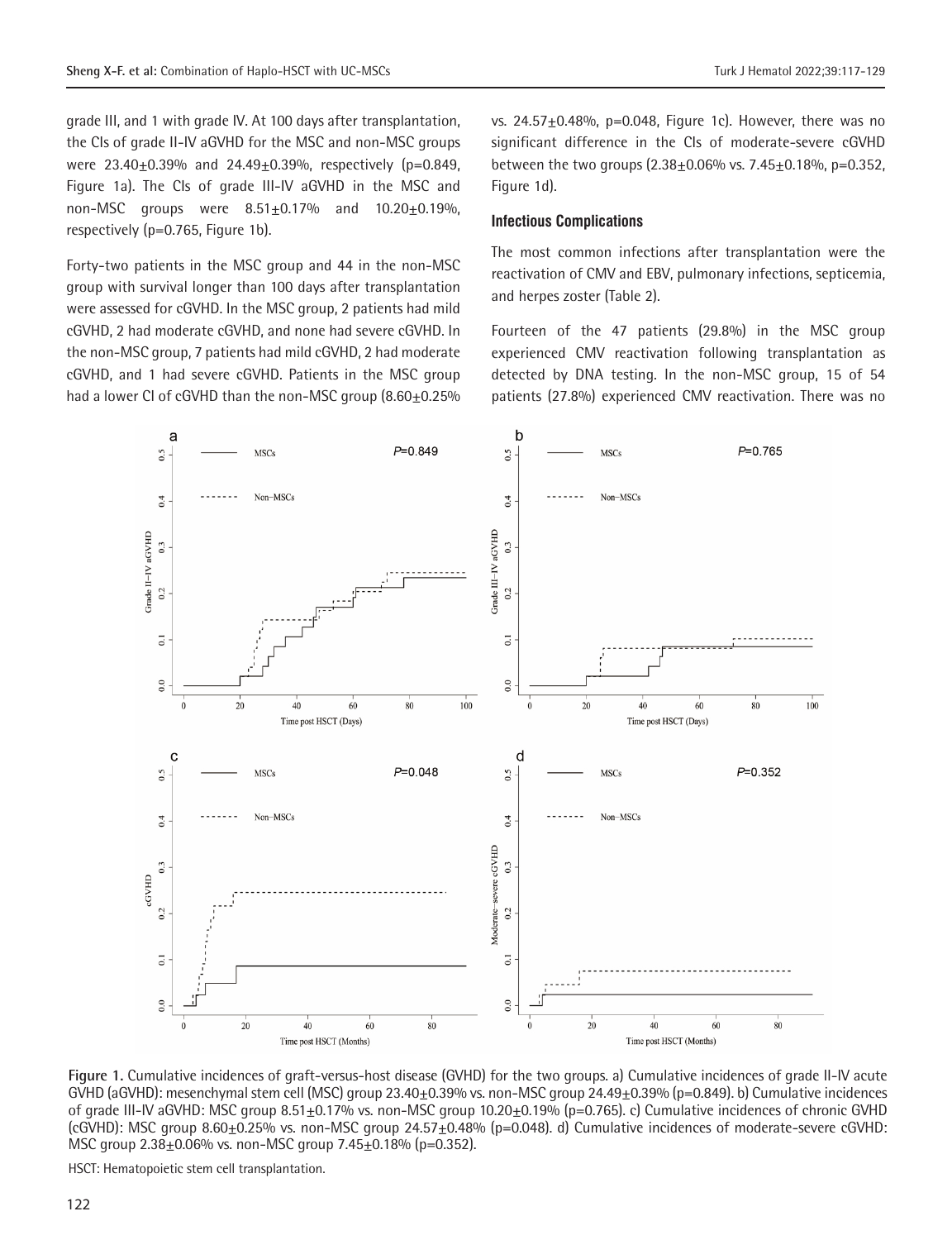significant difference in CMV reactivation between the two groups (p=0.824, Table 2). Viral infections were treated with foscarnet or ganciclovir and gamma globulin. In the non-MSC group, one patient developed CMV retinitis and recovered with an infusion of CMV-specific cytotoxic T lymphocytes. Other patients who did not develop CMV disease were mostly cured after antiviral treatment.

As shown in Table 2, 31 patients in the MSC group (66.0%) and 30 patients in the non-MSC group (55.6%) experienced EBV reactivation (p=0.286). Nineteen patients (10 in the MSC group and 9 in the non-MSC group) who were not successfully treated with antiviral drugs were treated with rituximab. EBV copy numbers decreased to the normal range in most cases. However, one patient in the non-MSC group only recovered with EBV-specific cytotoxic T lymphocytes. Three patients (6.4%) and 4 patients (7.4%) progressed to EBV-associated PTLD, respectively, in the MSC and non-MSC groups (p=1.000). All patients with PTLD received rituximab treatment, and some patients received it in combination with chemotherapy. Three patients with PTLD in the non-MSC group died of complications resulting from immunochemotherapy on day +274, day +205, and day +134, respectively. Others recovered from PTLD with the regression of enlarged lymph nodes and EBV copy numbers that declined to normal values.

In the MSC group, 14 patients (29.8%) experienced pulmonary infections, 7 patients (14.9%) experienced septicemia, and 2 patients (4.3%) experienced herpes zoster. In the non-MSC group, 16 patients (29.6%) experienced pulmonary infections, 11 patients (20.4%) experienced septicemia, and 10 patients (18.5%) experienced herpes zoster. The incidence of herpes zoster was higher in the non-MSC group than the MSC group (p=0.027), but there was no significant difference in the incidence of pneumonia or sepsis between the groups (p>0.05, Table 2).

#### **Transplantation-Related Mortality**

During a median follow-up period of 29.5 (range: 6.5-91) months, 10 and 14 patients died of transplantation-related mortality (TRM) in the MSC and non-MSC groups, respectively, with a median time to death of 91 (range: 31-270) and 76 (range: 1-274) days (p=0.334). The CIs of TRM in the MSC and non-MSC groups were  $21.7 \pm 6.1\%$  and  $27.2 \pm 6.2\%$  (p=0.424, Figure 2). Severe infection was the primary cause of death in both groups (Table 2). In the MSC group, 4 patients died of infection (3 pulmonary infections and 1 case of septicemia), 3 died of GVHD (1 severe aGVHD and 2 severe cGVHD), 2 of GF (1 PGF and 1 secondary GF), and 1 of thrombotic microangiopathy. In the non-MSC group, the causes of TRM included infection in 5 cases (4 pulmonary infections and 1 case of septicemia), GF in 3 cases (1 PGF and 2 secondary GF), regimen-related toxicities in

3 cases, GVHD in 2 cases (1 each of severe aGVHD and cGVHD), and leukoencephalopathy syndrome in 1 case.

#### **Survival**

The estimated 5-year OS rates in the MSC and non-MSC groups were  $78.3\pm6.1\%$  and  $70.1\pm6.3\%$ , respectively, and the difference was not significant (p=0.292, Figure 3a). However, the estimated 5-year GFFS rate in the MSC group was significantly higher than that of the non-MSC group  $(76.6+6.2\%$  vs.  $56.7+6.9\%$ , respectively, p=0.045) (Figure 3b). In univariate analysis, age, disease severity, donor-recipient relationship, graft type, and GF significantly predicted OS and GFFS (Tables 3 and 4). Meanwhile, grade II-IV aGVHD, grade III-IV aGVHD, and moderate-severe cGVHD also predicted worse GFFS (Table 4). In multivariate Cox regression analysis, only GF was found to be predictive of worse OS (p=0.000, Table 3), while GF, grade III-IV aGVHD, and moderate-severe cGVHD were significantly associated with lower GFFS (p<0.05, Table 4).

# **Discussion**

Haplo-HSCT is usually considered as a salvage treatment option for SAA patients after failed IST. In recent years, some studies have evaluated haplo-HSCT as an upfront therapy for newly diagnosed SAA patients [6,20,21]. The currently available data reflect a favorable survival outcome of haplo-HSCT in China. However, higher incidences of GF and GVHD have limited its clinical applications [7]. Numerous trials have been undertaken to overcome these challenges, including the co-transplantation of MSCs [13,22,23,24]. MSCs possess the capacity to differentiate into various types of cells, modulate immune response, and



**Figure 2.** Cumulative incidences of transplantation-related mortality (TRM) during follow-up in the mesenchymal stem cell (MSC) group and non-MSC group were  $21.7 \pm 6.1\%$  and 27.2 $\pm$ 6.2%, respectively (p=0.424).

HSCT: Hematopoietic stem cell transplantation.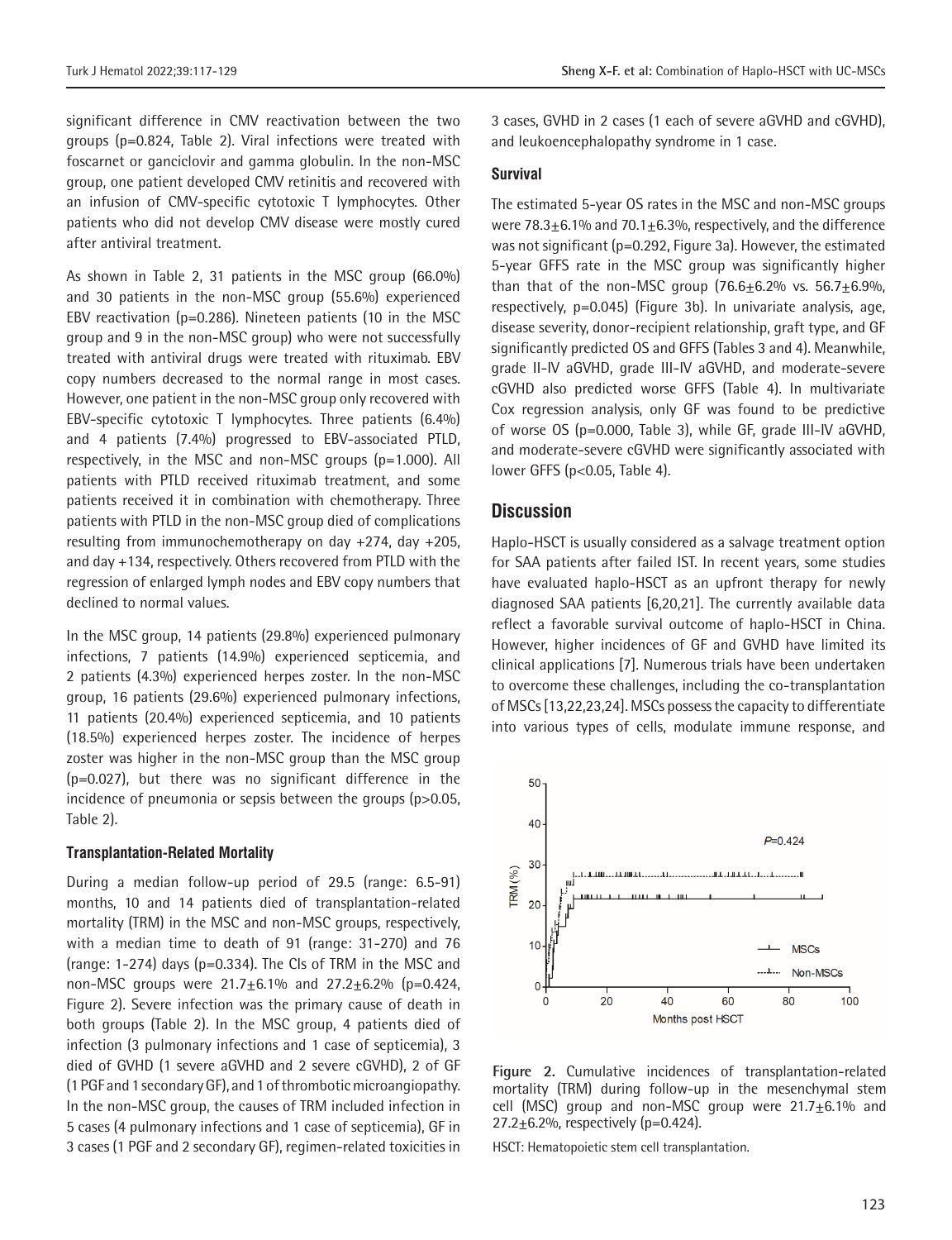

**Figure 3.** Overall survival and graft-versus-host disease (GVHD)-free, failure-free survival of the two groups. a) Comparison of estimated 5-year overall survival between mesenchymal stem cell (MSC) group and non-MSC group (78.3 $\pm$ 6.1% vs. 70.1 $\pm$ 6.3%, p=0.292). b) Comparison of estimated 5-year GVHD-free, failure-free survival between MSC group and non-MSC group (76.6 $\pm$ 6.2% vs. 56.7 $\pm$ 6.9%,  $p=0.045$ ).

HSCT: Hematopoietic stem cell transplantation.

support hematopoiesis. They are currently widely used in cases of hematological disease, and especially in treating aplastic anemia and GF, promoting HSC engraftment, and preventing and suppressing GVHD [25]. Given the encouraging results, some researchers have tried co-transplanting MSCs with HSCs in haplo-HSCT for SAA patients [9,12,13,14,26,27]. Due to the rarity of SAA, however, there are still no trials directly evaluating the role of MSCs in haplo-HSCT for SAA patients. To the best of our knowledge, we present the first prospective, head-tohead study comparing the efficacy and safety of haplo-HSCT combined with or not combined with MSC infusion. Our results have demonstrated that co-transplantation of MSC could shorten the engraftment time, reduce the incidence of cGVHD, and extended the GFFS.

GF is always a major risk of HSCT in cases of SAA, occurring more frequently in these cases than in other malignant diseases. In earlier years, the GF rate was as high as 70% [28]. In recent years, the GF rate has significantly fallen to less than 10% due to improved conditioning regimens, the use of G-CSF-mobilized grafts, and cell therapy strategies such as cord-blood units and MSC infusions [27,29,30,31,32]. MSCs have been shown to support hematopoiesis in vitro and in vivo [25]. Some researchers combined haplo-HSCT with MSC infusions in a series of singlearm trials, and the promising results included engraftment rates ranging from 93.2% to 98.9% [9,11,12,13,14,15]. Although the current incidence of engraftment appears to be higher than the historically reported values, there are no head-to-head studies to date to confirm this. Our results showed no statistical differences in the CIs of neutrophil engraftment (97.82+0.06% vs.  $97.96\pm0.06\%$ , p=0.101) or platelet engraftment  $(91.49\pm0.19\%$  vs.  $91.84\pm0.16\%$ , p=0.345) in the MSC and nonMSC groups. However, patients in the MSC group experienced faster neutrophil engraftment (11 (range: 8-19) vs. 12 (range: 8-23) days, p=0.049) and platelet engraftment (12 (range: 7-43) vs. 14 (range: 6-70) days, p=0.047) compared to those in the non-MSC group. Our results thus indicate that co-transplantation of MSCs could enhance engraftment in HSCT.

GVHD is another major challenge in haplo-HSCT for SAA. MSC applications in the field of GVHD treatment have achieved great success due to the immunoregulatory properties of these cells [33,34]. However, the efficacy of MSCs for GVHD prophylaxis varies in different reports [25,35]. In a phase II study, 37 patients with hematological malignant diseases were randomly divided into a standard GVHD prophylaxis group (Group 1) and a group receiving standard GVHD prophylaxis combined with MSCs (Group 2). Results showed that the incidence of grade II-IV aGVHD was lower in Group 2 compared to Group 1 (5.3% vs. 38.9%, p=0.002) [36]. There have been no controlled studies to date to confirm the efficacy of MSCs for GVHD prophylaxis in SAA patients, although some studies reported that cotransplantation of haplo-HSCs and MSCs in SAA patients was safe and effective [12,13,14,15]. The reported CIs of grade II-IV aGVHD, grade III-IV aGVHD, and cGVHD were previously found to be approximately 23.5%-29.3%, 4.9%-11.4%, and 18.2%- 26.8%, respectively [12,13,14,15]. These results did not appear to differ significantly from the historical findings. On the other hand, a meta-analysis concluded that MSCs may make little or no difference for the risk of GVHD compared to treatment without MSCs in haplo-HSCT for SAA patients [16]. Our results showed that the CI of cGVHD in the MSC group was significantly lower compared to that of the non-MSC group  $(8.60\pm0.25\%)$ vs.  $24.57 \pm 0.48\%$ , p=0.048). However, there were no statistical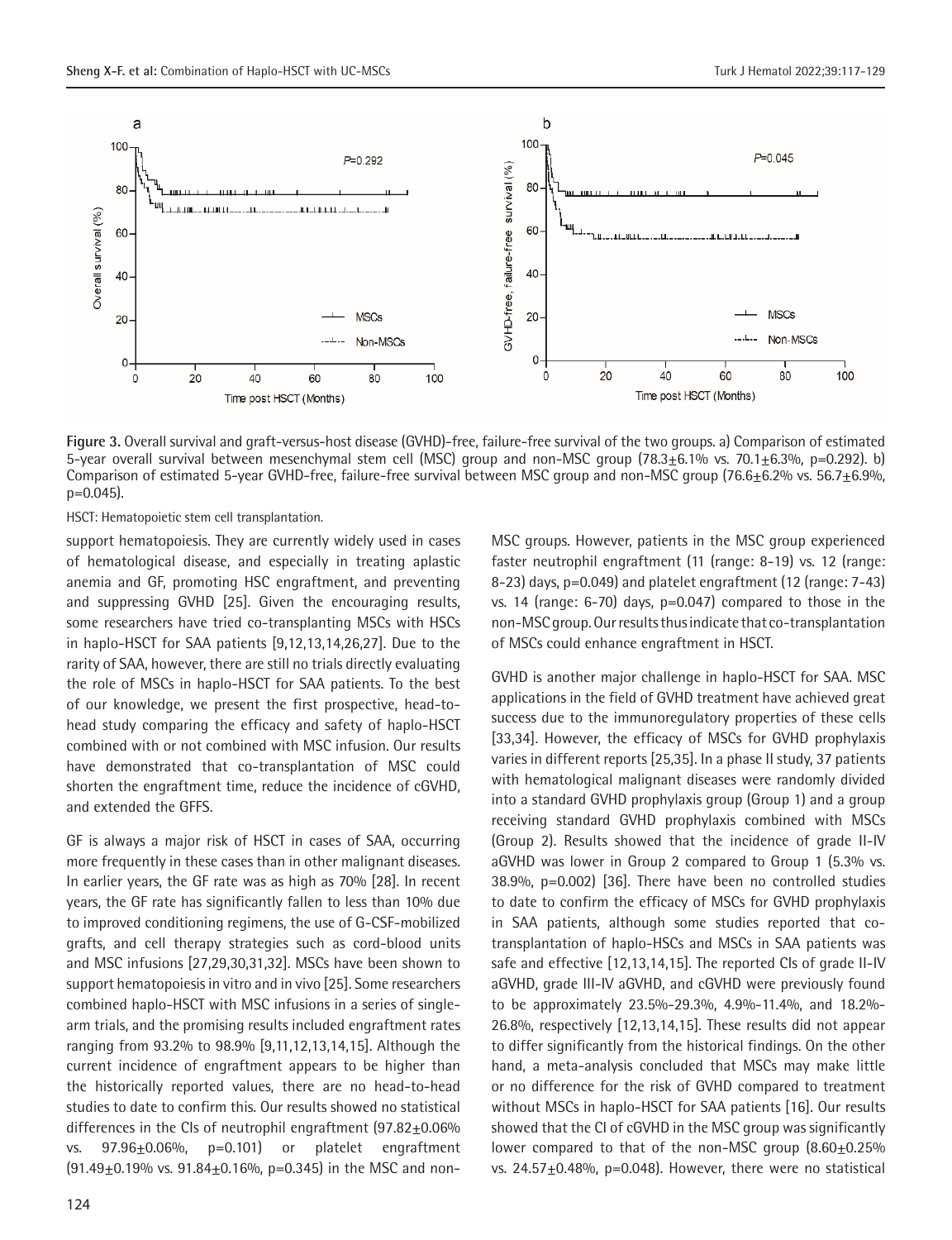|                                                                                                                                                                             | Table 3. Univariate and multivariate analysis of factors associated with overall survival. |           |                           |       |
|-----------------------------------------------------------------------------------------------------------------------------------------------------------------------------|--------------------------------------------------------------------------------------------|-----------|---------------------------|-------|
| Variable                                                                                                                                                                    |                                                                                            | <b>OS</b> |                           |       |
|                                                                                                                                                                             | Univariate                                                                                 |           | Multivariate              |       |
|                                                                                                                                                                             | HR (95% CI)                                                                                | p         | HR (95% CI)               | p     |
| Age, years                                                                                                                                                                  |                                                                                            |           |                           |       |
| 21-39 vs. $\leq$ 20                                                                                                                                                         | $0.544$ (0.235-1.285)                                                                      | 0.011     | $0.296(0.052 - 1.671)$    | 0.168 |
| $≥40$ vs. $≤20$                                                                                                                                                             | $0.185(0.050 - 0.684)$                                                                     | 0.155     | $0.674$ (0.216-2.106)     | 0.497 |
| Gender                                                                                                                                                                      |                                                                                            |           |                           |       |
| Male vs. female                                                                                                                                                             | 1.331 (0.616-2.873)                                                                        | 0.467     |                           |       |
| Disease severity                                                                                                                                                            |                                                                                            |           |                           |       |
| VSAA vs. SAA                                                                                                                                                                | $0.275(0.078 - 0.966)$                                                                     | 0.044     | $0.443(0.100 - 1.958)$    | 0.283 |
| SAA-PNH vs. SAA                                                                                                                                                             | $0.346$ $(0.095 - 1.258)$                                                                  | 0.107     | $0.418(0.103 - 1.691)$    | 0.221 |
| Time from diagnosis to HSCT                                                                                                                                                 |                                                                                            |           |                           |       |
| $\leq$ 2 vs. > 2 months                                                                                                                                                     | $0.767$ $(0.355 - 1.654)$                                                                  | 0.499     |                           |       |
| Previous treatment                                                                                                                                                          |                                                                                            |           |                           |       |
| ATG/ALG vs. CsA                                                                                                                                                             | $0.843$ $(0.287 - 2.479)$                                                                  | 0.757     |                           |       |
| Supportive care vs. CsA                                                                                                                                                     | 1.280 (0.286-5.719)                                                                        | 0.747     |                           |       |
| Donor-recipient relationship                                                                                                                                                |                                                                                            |           |                           |       |
| Mother-child vs. siblings                                                                                                                                                   | $0.269$ $(0.082 - 0.883)$                                                                  | 0.030     | $0.580(0.157 - 2.149)$    | 0.415 |
| Father-child vs. siblings                                                                                                                                                   | $0.684$ (0.171-2.735)                                                                      | 0.591     | 2.246 (0.448-11.262)      | 0.325 |
| Child-mother vs. siblings                                                                                                                                                   | $0.381$ $(0.107 - 1.350)$                                                                  | 0.135     | $0.933(0.214 - 4.064)$    | 0.927 |
| Child-father vs. siblings                                                                                                                                                   | 1.186 (0.411-3.420)                                                                        | 0.752     | 1.042 (0.314-3.455)       | 0.946 |
| Graft type                                                                                                                                                                  |                                                                                            |           |                           |       |
| $PB$ vs. $BM + PB$                                                                                                                                                          | $0.168$ $(0.040 - 0.715)$                                                                  | 0.016     | $0.165(0.025 - 1.094)$    | 0.062 |
| Treatment group                                                                                                                                                             |                                                                                            |           |                           |       |
| MSC vs. non-MSC                                                                                                                                                             | 1.524 (0.691-3.359)                                                                        | 0.296     |                           |       |
| GF                                                                                                                                                                          |                                                                                            |           |                           |       |
| Yes vs. no                                                                                                                                                                  | $0.073$ $(0.027 - 0.197)$                                                                  | 0.000     | $0.080$ $(0.027 - 0.237)$ | 0.000 |
| Grade II-IV aGVHD                                                                                                                                                           |                                                                                            |           |                           |       |
| Yes vs. no                                                                                                                                                                  | $0.831$ $(0.349 - 1.978)$                                                                  | 0.676     |                           |       |
| Grade III-IV aGVHD                                                                                                                                                          |                                                                                            |           |                           |       |
| Yes vs. no                                                                                                                                                                  | $0.491(0.169 - 1.426)$                                                                     | 0.191     |                           |       |
| Moderate-severe cGVHD                                                                                                                                                       |                                                                                            |           |                           |       |
| Yes vs. no                                                                                                                                                                  | $0.712(0.168 - 3.014)$                                                                     | 0.645     |                           |       |
| SAA: Severe aplastic anemia; VSAA: very severe aplastic anemia; PNH: paroxysmal nocturnal hemoglobinuria; HSCT: hematopoietic stem cell transplantation; ATG: antithymocyte |                                                                                            |           |                           |       |

globulin; ALG: antilymphocyte globulin; CsA: cyclosporin A; BM: bone marrow; PB: peripheral blood; MSC: mesenchymal stem cell; aGVHD: acute graft-versus-host disease; cGVHD: chronic GVHD; OS: overall survival; HR: hazard ratio; CI: confidence interval. Values of p<0.05 were considered to be significant.

differences in the CIs of grade II-IV aGVHD, grade III-IV aGVHD, or moderate-severe cGVHD between the two groups. Another phase II multicenter, randomized, double-blind controlled study similarly demonstrated that prophylactic infusion of MSCs after haplo-HSCT may reduce the incidence of cGVHD in hematological malignant diseases (27.4% vs. 49%, p=0.021) [37]. Our data and previous studies thus suggest that MSCs cotransplanted during HSCT decrease the incidence of cGVHD to some extent.

Infection is another major obstacle to survival, and particularly lethal viral infections. Accordingly, another issue of concern

is whether MSCs increase the incidence of infection. In the past, some studies suggested that MSCs did increase the risk of infection by suppressing T-cell response and increasing the secretion of some proinflammatory cytokines [38,39]. However, our results showed that the incidences of all types of infections did not increase after MSC administration. The incidence of CMV and EBV reactivation in the MSC group was 29.8% and 66.6%, respectively, and these values were consistent with some recent studies [14,40]. However, other studies reported a higher risk of CMV reactivation (51.7% to 65.9%) and a lower risk of EBV reactivation (22.7% to 31.8%) [2,12,13], which seems to be contrary to our results. This may be related to different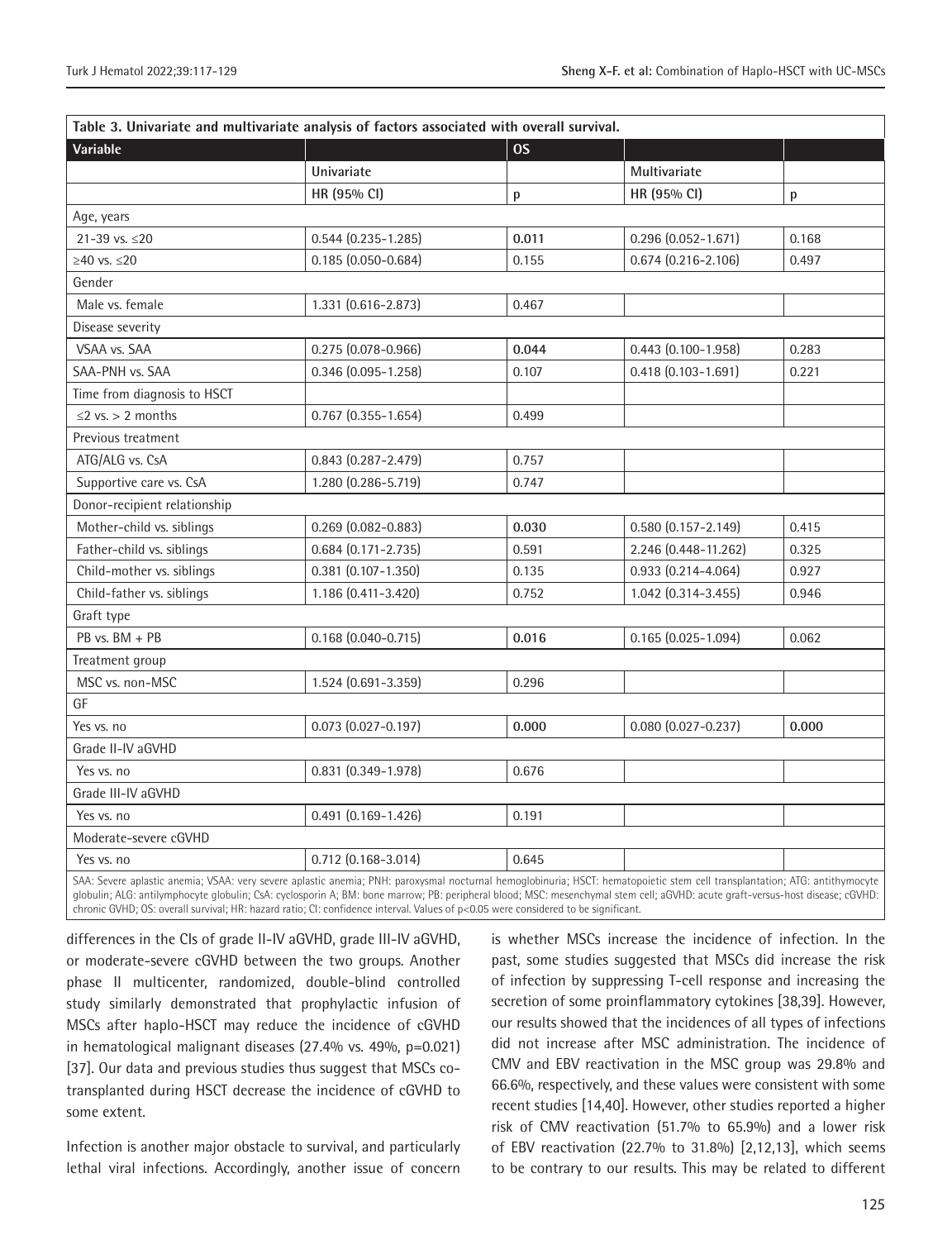| Variable                     |                           | <b>GFFS</b> |                           |       |
|------------------------------|---------------------------|-------------|---------------------------|-------|
|                              | Univariate                |             | Multivariate              |       |
|                              | HR (95% CI)               | p           | HR (95% CI)               | p     |
| Age, years                   |                           |             |                           |       |
| 21-39 vs. ≤20                | $0.152$ $(0.049 - 0.467)$ | 0.001       | $0.634(0.133 - 3.026)$    | 0.567 |
| $≥40$ vs. $≤20$              | $0.387(0.187 - 0.799)$    | 0.010       | 1.033 (0.363-2.936)       | 0.951 |
| Gender                       |                           |             |                           |       |
| Male vs. female              | 1.291 (0.659-2.530)       | 0.457       |                           |       |
| Disease severity             |                           |             |                           |       |
| VSAA vs. SAA                 | $0.351$ $(0.102 - 1.208)$ | 0.097       | $0.461$ $(0.099 - 2.137)$ | 0.322 |
| SAA-PNH vs. SAA              | $0.577$ $(0.167 - 1.994)$ | 0.384       | $0.500(0.116 - 2.164)$    | 0.354 |
| Time from diagnosis to HSCT  |                           |             |                           |       |
| $\leq$ vs. > 2 months        | $0.633(0.323 - 1.241)$    | 0.183       |                           |       |
| Previous treatment           |                           |             |                           |       |
| ATG/ALG vs. CsA              | $0.866$ $(0.331 - 2.263)$ | 0.769       |                           |       |
| Supportive care vs. CsA      | 1.331 (0.357-4.958)       | 0.670       |                           |       |
| Donor-recipient relationship |                           |             |                           |       |
| Mother-child vs. siblings    | $0.228(0.085 - 0.612)$    | 0.003       | $0.403$ $(0.123 - 1.320)$ | 0.133 |
| Father-child vs. siblings    | $0.537$ $(0.165 - 1.745)$ | 0.301       | $0.594(0.120 - 2.941)$    | 0.523 |
| Child-mother vs. siblings    | $0.220(0.068 - 0.716)$    | 0.012       | $0.649(0.149 - 2.830)$    | 0.565 |
| Child-father vs. siblings    | $0.949(0.385 - 2.335)$    | 0.909       | 1.495 (0.487-4.583)       | 0.482 |
| Graft type                   |                           |             |                           |       |
| PB vs. BM + PB               | $0.222$ (0.053-0.929)     | 0.039       | $0.504(0.086 - 2.940)$    | 0.446 |
| Treatment group              |                           |             |                           |       |
| MSC vs. non-MSC              | 2.053 (1.001-4.212)       | 0.050       | 1.694 (0.731-3.925)       | 0.219 |
| GF                           |                           |             |                           |       |
| Yes vs. no                   | $0.125(0.051 - 0.311)$    | 0.000       | $0.049$ $(0.015 - 0.162)$ | 0.000 |
| Grade II-IV aGVHD            |                           |             |                           |       |
| Yes vs. no                   | $0.447$ $(0.221 - 0.906)$ | 0.025       | 1.022 (0.254-4.110)       | 0.975 |
| Grade III-IV aGVHD           |                           |             |                           |       |
| Yes vs. no                   | $0.064$ $(0.025 - 0.161)$ | 0.000       | $0.023$ (0.004-0.137)     | 0.000 |
| Moderate-severe cGVHD        |                           |             |                           |       |
| Yes vs. no                   | $0.242$ (0.093-0.629)     | 0.004       | $0.128(0.039 - 0.414)$    | 0.001 |

globulin; ALG: antilymphocyte globulin; CsA: cyclosporin A; BM: bone marrow; PB: peripheral blood; MSC: mesenchymal stem cell; aGVHD: acute graft-versus-host disease; cGVHD: chronic graft-versus-host disease; GFFS: graft-versus-host disease-free, failure-free survival; HR: hazard ratio; CI: confidence interval. Values of p<0.05 were considered to be significant.

conditioning regimens and protocols for GVHD prophylaxis. No significant differences were observed between the MSC and non-MSC groups in the present study in terms of EBVassociated PTLD, pulmonary infections, septicemia, and other non-infection complications. Thus, our data indicate that MSC applications are safe.

The rate of TRM in the MSC group was 21.7%, comparable to the rate observed in the non-MSC group  $(27.2\%), p=0.424$ ). Infection, GF, and GVHD were the most common causes of death. We also observed comparable rates of OS between

the two groups  $(78.3 \pm 6.1\% \text{ vs. } 70.1 \pm 6.3\% \text{, } p=0.292)$ , with GF being the main adverse factor. These findings were consistent with previous reports [12,31]. Surprisingly, we found that the estimated 5-year GFFS was significantly improved in the MSC group compared to the non-MSC group (76.6±6.2% vs. 56.7 $\pm$ 6.9%, p=0.045). Possible explanations for this finding include the MSCs promoting faster engraftment to reduce the chance of infection or MSCs reducing the risk of cGVHD to improve the quality of life. GF, grade III-IV aGVHD, and moderate-severe cGVHD were the factors that predicted worse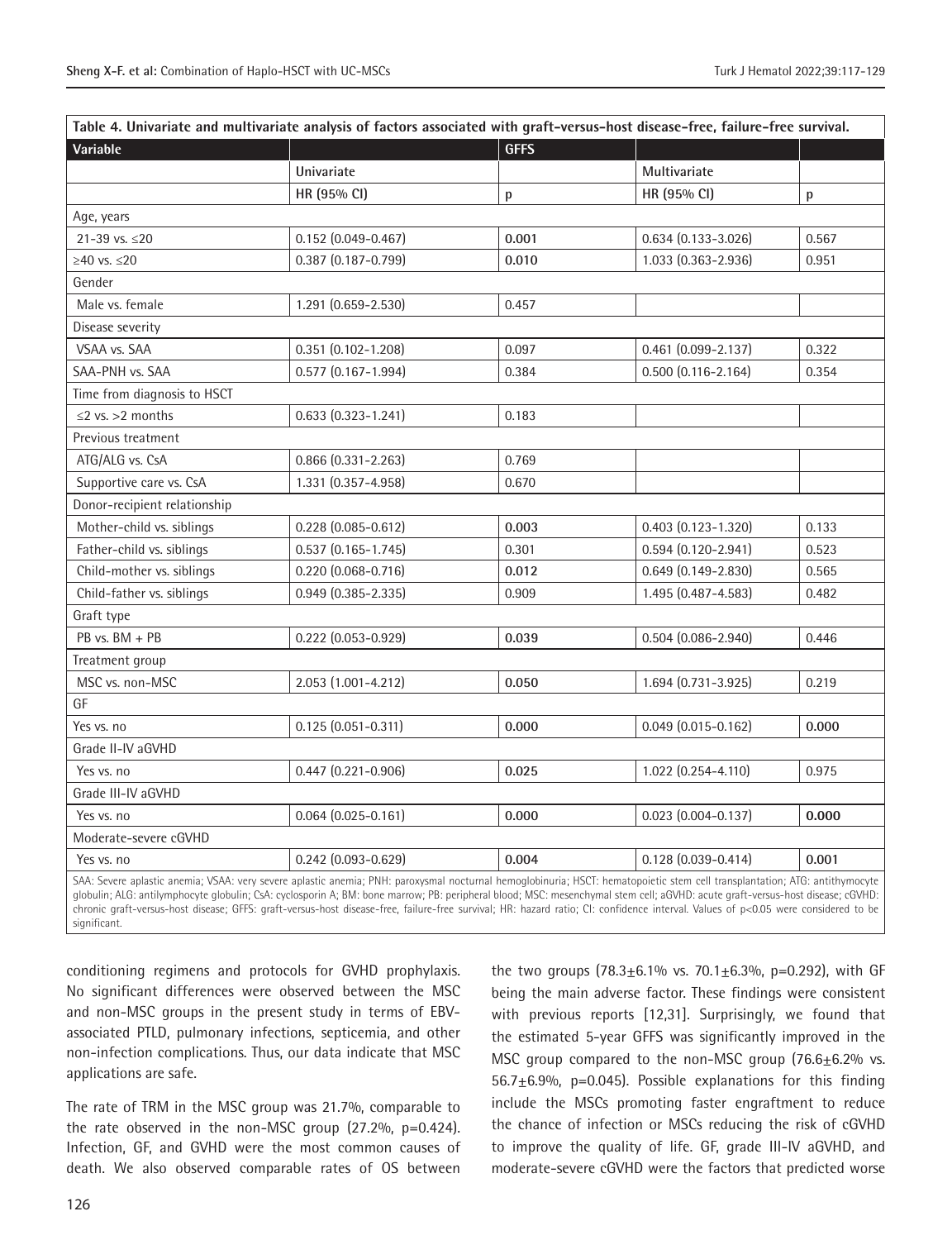GFFS. These findings suggest the need to reduce GF and GVHD, which may improve survival outcomes. Co-transplantation of MSCs during HSCT is a good attempt in this direction, although some results were not satisfactory.

Our study has several limitations. First, certain shortcomings are inherent in retrospective, single-center studies. A prospective, multicenter, head-to-head clinical trial should be performed to confirm our results. Second, other factors that may affect engraftment and GVHD, such as variables of the patient populations and conditioning regimens, should be controlled in future studies. Third, many factors may influence the effects of MSC treatment, such as the source of the MSCs (BM-MSCs versus UC-MSCs), the frequency of MSC infusions (once, twice, or more), therapeutic schedules, and the timing of MSC administrations. All of these factors require more studies to explore their impacts on efficacy. Despite these limitations, however, our study offers remarkable comparative evidence of the value of the prophylactic use of MSCs in haplo-HSCT treatment for SAA patients.

# **Conclusion**

The work presented here is the first head-to-head, retrospective study to date to explore the efficacy and safety of the cotransplantation of UC-MSCs during haplo-HSCT for the treatment of patients with SAA. The encouraging results suggest that infusion of MSCs after haplo-HSCT can promote engraftment, reduce the incidence of cGVHD, and improve GFFS. The prophylactic use of MSCs combined with haplo-HSCT was found to be an effective and safe method for the treatment of patients with SAA.

**Acknowledgments:** This work was supported by the Natural Science Foundation of Zhejiang Province (No. LY19H290003), the Zhejiang Provincial Medical and Health Science and Technology Project (Nos. 2020KY196, 2018277310), the Foundation of Zhejiang Province Chinese Medicine Science and Technology Planes (Nos. 2017ZB030, 2020ZA044), and the Key Project of the 2017 School Research Fund of Zhejiang Chinese Medical University (No. 2017ZZ02).

#### **Ethics**

**Ethics Committee Approval:** This study was approved by the Ethics Committee of the First Affiliated Hospital of Zhejiang Chinese Medical University.

**Informed Consent:** All patients signed informed consent forms in accordance with the Declaration of Helsinki.

#### **Authorship Contributions**

Surgical and Medical Practices: H-F.Z., X-F.S., H.L., L-L.H.; Concept: H-F.Z.; Design: H-F.Z.; Data Collection or Processing: H-F.Z., X-F.S., H.L., L-L.H.; Analysis or Interpretation: X-F.S., H.L., L-L.H.; Writing: X-F.S., H.L., L-L.H.

**Conflict of Interest:** No conflict of interest was declared by the authors.

**Financial Disclosure:** The authors declared that this study received no financial support.

### **References**

- 1. Zhu XF, He HL, Wang SQ, Tang JY, Han B, Zhang DH, Wu LQ, Wu DP, Li W, Xia LH, Zhu HL, Liu F, Shi HX, Zhang X, Zhou F, Hu JD, Fang JP, Chen XQ, Ye TZ, Liang YM, Jin J, Zhang FK. Current treatment patterns of aplastic anemia in China: a prospective cohort registry study. Acta Haematol 2019;142:162- 170.
- 2. ElGohary G, El Fakih R, de Latour R, Risitano A, Marsh J, Schrezenmeier H, Gluckman E, Hochsmann B, Pierri F, Halkes C, Alzahrani H, De la Fuente J, Cesaro S, Alahmari A, Ahmed SO, Passweg J, Dufour C, Bacigalupo A, Aljurf M. Haploidentical hematopoietic stem cell transplantation in aplastic anemia: a systematic review and meta-analysis of clinical outcome on behalf of the severe aplastic anemia working party of the European group for blood and marrow transplantation (SAAWP of EBMT). Bone Marrow Transplant 2020;55:1906-1917.
- 3. Killick SB, Bown N, Cavenagh J, Dokal I, Foukaneli T, Hill A, Hillmen P, Ireland R, Kulasekararaj A, Mufti G, Snowden JA, Samarasinghe S, Wood A, Marsh JC; British Society for Standards in Haematology. Guidelines for the diagnosis and management of adult aplastic anaemia. Br J Haematol 2016;172:187-207.
- 4. Bacigalupo A, Giammarco S, Sica S. Bone marrow transplantation versus immunosuppressive therapy in patients with acquired severe aplastic anemia. Int J Hematol 2016;104:168-174.
- 5. Xu LP, Zhang XH, Wang FR, Mo XD, Han TT, Han W, Chen YH, Zhang YY, Wang JZ, Yan CH, Sun YQ, Zuo SN, Huang XJ. Haploidentical transplantation for pediatric patients with acquired severe aplastic anemia. Bone Marrow Transplant 2017;52:381-387.
- 6. Xu LP, Jin S, Wang SQ, Xia LH, Bai H, Gao SJ, Liu QF, Wang JM, Wang X, Jiang M, Zhang X, Wu DP, Huang XJ. Upfront haploidentical transplant for acquired severe aplastic anemia: registry-based comparison with matched related transplant. J Hematol Oncol 2017;10:25.
- 7. Ye L, Zhang F, Kojima S. Current insights into the treatments of severe aplastic anemia in China. Int J Hematol 2020;112:292-299.
- 8. Dufour C, Veys P, Carraro E, Bhatnagar N, Pillon M, Wynn R, Gibson B, Vora AJ, Steward CG, Ewins AM, Hough RE, de la Fuente J, Velangi M, Amrolia PJ, Skinner R, Bacigalupo A, Risitano AM, Socie G, Peffault de Latour R, Passweg J, Rovo A, Tichelli A, Schrezenmeier H, Hochsmann B, Bader P, van Biezen A, Aljurf MD, Kulasekararaj A, Marsh JC, Samarasinghe S. Similar outcome of upfront-unrelated and matched sibling stem cell transplantation in idiopathic paediatric aplastic anaemia. A study on behalf of the UK Paediatric BMT Working Party, Paediatric Diseases Working Party and Severe Aplastic Anaemia Working Party of EBMT. Br J Haematol 2015;171:585-594.
- 9. Yue C, Ding Y, Gao Y, Li L, Pang Y, Liu Z, Zhang H, Xiao Y, Jiang Z, Xiao H. Cotransplantation of haploidentical hematopoietic stem cells and allogeneic bone marrow-derived mesenchymal stromal cells as a first-line treatment in very severe aplastic anemia patients with refractory infections. Eur J Haematol 2018;100:624-629.
- 10. Zeng Y, Wang S, Wang J, Liu L, Su Y, Lu Z, Zhang X, Zhang Y, Zhong JF, Peng L, Liu Q, Lu Y, Gao L, Zhang X. Optimal donor for severe aplastic anemia patient requiring allogeneic hematopoietic stem cell transplantation: a large-sample study from China. Sci Rep 2018;8:2479.
- 11. Xu L, Liu Z, Wu Y, Yang X, Cao Y, Li X, Yan B, Li S, Da W, Wu X. Clinical evaluation of haploidentical hematopoietic combined with human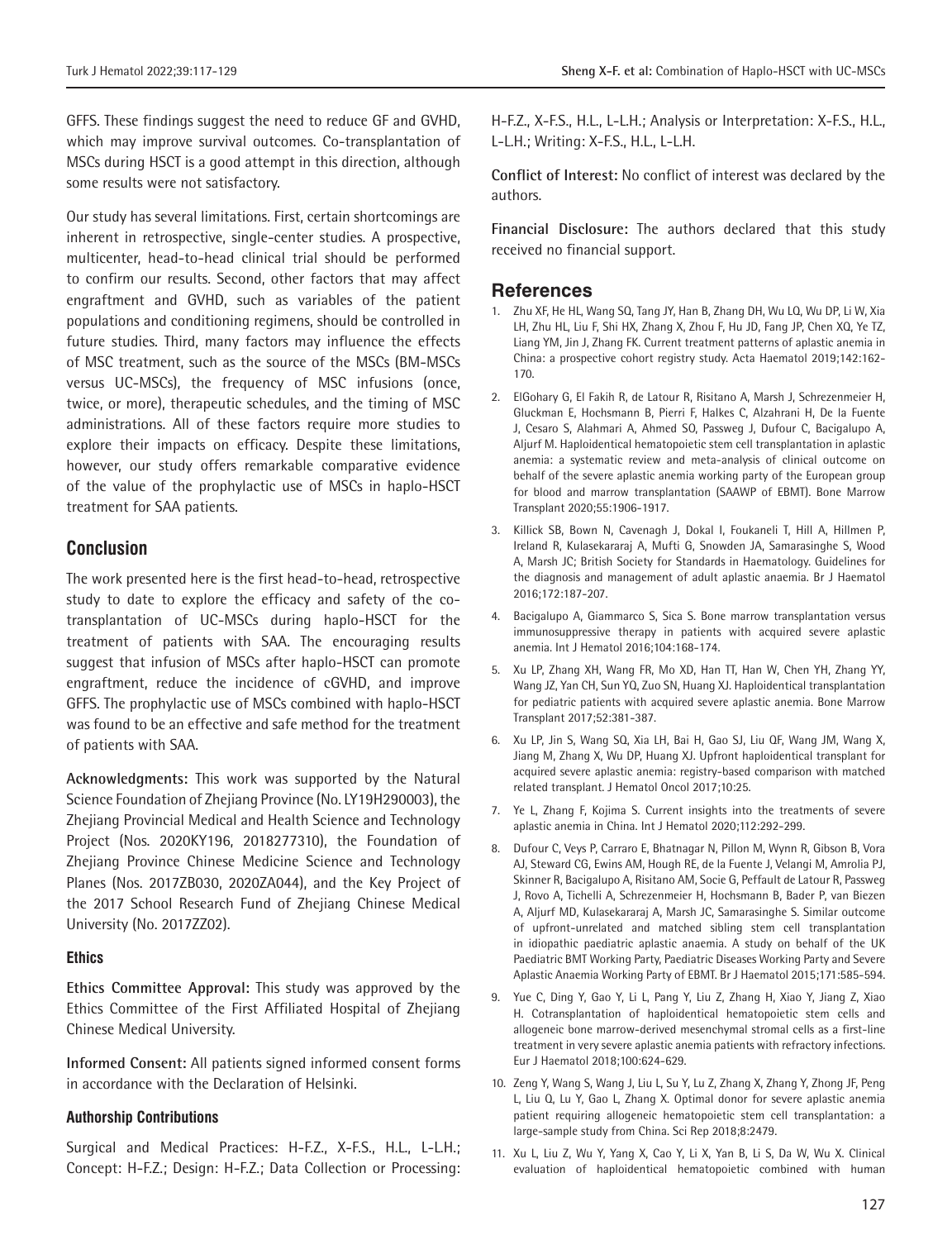umbilical cord-derived mesenchymal stem cells in severe aplastic anemia. Eur J Med Res 2018;23:12.

- 12. Liu Z, Wu X, Wang S, Xia L, Xiao H, Li Y, Li H, Zhang Y, Xu D, Nie D, Lai Y, Wu B, Lin D, Du X, Jiang Z, Gao Y, Gu X, Xiao Y. Co-transplantation of mesenchymal stem cells makes haploidentical HSCT a potential comparable therapy with matched sibling donor HSCT for patients with severe aplastic anemia. Ther Adv Hematol 2020;11:2040620720965411.
- 13. Liu Z, Zhang Y, Xiao H, Yao Z, Zhang H, Liu Q, Wu B, Nie D, Li Y, Pang Y, Fan Z, Li L, Jiang Z, Duan F, Li H, Zhang P, Gao Y, Ouyang L, Yue C, Xie M, Shi C, Xiao Y, Wang S. Cotransplantation of bone marrow-derived mesenchymal stem cells in haploidentical hematopoietic stem cell transplantation in patients with severe aplastic anemia: an interim summary for a multicenter phase II trial results. Bone Marrow Transplant 2017;52:704-710.
- 14. Wang Z, Yu H, Cao F, Liu Z, Liu Z, Feng W, Liu X, Yu Y, Xiao Y, Li L, Zhou J. Donor-derived marrow mesenchymal stromal cell co-transplantation following a haploidentical hematopoietic stem cell transplantation trail to treat severe aplastic anemia in children. Ann Hematol 2019;98:473-479.
- 15. Ding L, Han DM, Zheng XL, Yan HM, Xue M, Liu J, Zhu L, Li S, Mao N, Guo ZK, Ning HM, Wang HX, Zhu H. A study of human leukocyte antigenhaploidentical hematopoietic stem cells transplantation combined with allogenic mesenchymal stem cell infusion for treatment of severe aplastic anemia in pediatric and adolescent patients. Stem Cells Transl Med 2021;10:291-302.
- 16. Li R, Tu J, Zhao J, Pan H, Fang L, Shi J. Mesenchymal stromal cells as prophylaxis for graft-versus-host disease in haplo-identical hematopoietic stem cell transplantation recipients with severe aplastic anemia?-a systematic review and meta-analysis. Stem Cell Res Ther 2021;12:106.
- 17. Cui Q, Sha P, Chen H, Shen H, Qin L, Li Z, Wu T, Wang Z. Modified immunosuppressive therapy with porcine antilymphocyte globulin plus delayed cyclosporine A in children with severe aplastic anemia. Int J Hematol 2018;107:64-68.
- 18. Przepiorka D, Weisdorf D, Martin P, Klingemann HG, Beatty P, Hows J, Thomas ED. 1994 Consensus Conference on Acute GVHD Grading. Bone Marrow Transplant 1995;15:825-828.
- 19. Jagasia MH, Greinix HT, Arora M, Williams KM, Wolff D, Cowen EW, Palmer J, Weisdorf D, Treister NS, Cheng GS, Kerr H, Stratton P, Duarte RF, McDonald GB, Inamoto Y, Vigorito A, Arai S, Datiles MB, Jacobsohn D, Heller T, Kitko CL, Mitchell SA, Martin PJ, Shulman H, Wu RS, Cutler CS, Vogelsang GB, Lee SJ, Pavletic SZ, Flowers ME. National Institutes of Health Consensus Development Project on Criteria for Clinical Trials in Chronic Graft-versus-Host Disease: I. The 2014 Diagnosis and Staging Working Group report. Biol Blood Marrow Transplant 2015;21:389-401.e1.
- 20. Xu ZL, Zhou M, Jia JS, Mo WJ, Zhang XH, Zhang YP, Wang Y, Li YM, Huang XJ, Wang SQ, Xu LP. Immunosuppressive therapy versus haploidentical transplantation in adults with acquired severe aplastic anemia. Bone Marrow Transplant 2019;54:1319-1326.
- 21. Zhang Y, Guo Z, Liu XD, He XP, Yang K, Chen P, Chen HR. Comparison of haploidentical hematopoietic stem cell transplantation and immunosuppressive therapy for the treatment of acquired severe aplastic anemia in pediatric patients. Am J Ther 2017;24:e196-e201.
- 22. Huang XJ. HLA-mismatched/haploidentical hematopoietic stem cell transplantation: a field in which Chinese doctors are making great contributions. Chin Med J (Engl) 2010;123:1235-1240.
- 23. Ciceri F, Lupo-Stanghellini MT, Korthof ET. Haploidentical transplantation in patients with acquired aplastic anemia. Bone Marrow Transplant 2013;48:183-185.
- 24. Liu LM, Zhang YM, Zhou HF, Wang QY, Qiu HY, Tang XW, Han Y, Fu CC, Jin ZM, Sun AN, Miao M, Wu DP. Outcome of combination of HLA-haploidentical hematopoietic SCT with an unrelated cord blood unit for 127 patients with acquired severe aplastic anemia. Zhonghua Xue Ye Xue Za Zhi 2018;39:624- 628.
- 25. Zhao K, Liu Q. The clinical application of mesenchymal stromal cells in hematopoietic stem cell transplantation. J Hematol Oncol 2016;9:46.
- 26. Wang H, Wang Z, Xue M, Liu J, Yan H, Guo Z. Co-transfusion of haploidentical hematopoietic and mesenchymal stromal cells to treat a patient with severe aplastic. Cytotherapy 2010;12:563-565.
- 27. Wu Y, Cao Y, Li X, Xu L, Wang Z, Liu P, Yan P, Liu Z, Wang J, Jiang S, Wu X, Gao C, Da W, Han Z. Cotransplantation of haploidentical hematopoietic and umbilical cord mesenchymal stem cells for severe aplastic anemia: successful engraftment and mild GVHD. Stem Cell Res 2014;12:132-138.
- 28. Wagner JL, Deeg HJ, Seidel K, Anasetti C, Doney K, Sanders J, Sullivan KM, Storb R. Bone marrow transplantation for severe aplastic anemia from genotypically HLA-nonidentical relatives. An update of the Seattle experience. Transplantation 1996;61:54-61.
- 29. Xu LP, Liu KY, Liu DH, Han W, Chen H, Chen YH, Zhang XH, Wang Y, Wang FR, Wang JZ, Huang XJ. A novel protocol for haploidentical hematopoietic SCT without in vitro T-cell depletion in the treatment of severe acquired aplastic anemia. Bone Marrow Transplant 2012;47:1507-1512.
- 30. Xu LP, Wang SQ, Wu DP, Wang JM, Gao SJ, Jiang M, Wang CB, Zhang X, Liu QF, Xia LH, Wang X, Huang XJ. Haplo-identical transplantation for acquired severe aplastic anaemia in a multicentre prospective study. Br J Haematol 2016;175:265-274.
- 31. Li Y, Duan F, Xiao H, Wu X, Wang S, Xu D, Liu Q, Fan Z, Nie D, Lai Y, Wu B, Lin D, Du X, Weng J, Jiang Z, Pang Y, Ouyang L, Liu Z, Zhang L, Han N, Chen L, Xiao Y. Therapeutic outcomes of haploidentical allogeneic hematopoietic stem cell transplantation in patients with severe aplastic anemia: a multicenter study. Transplantation 2018;102:1724-1731.
- 32. Liu L, Zhang Y, Jiao W, Zhou H, Wang Q, Qiu H, Tang X, Han Y, Fu C, Jin Z, Chen S, Sun A, Miao M, Wu D. Combination of haploidentical haematopoietic stem cell transplantation with an unrelated cord-blood unit in patients with severe aplastic anemia: a report of 146 cases. Bone Marrow Transplant 2020;55:2017-2025.
- 33. Kuzmina LA, Petinati NA, Vasilieva VA, Dovydenko MV, Drokov MY, Davydova YO, Kapranov NM, Sats NV, Chabaeva YA, Kulikov SM, Gaponova TV, Drize NI, Parovichnikova EN, Savchenko VG. Multipotent mesenchymal stromal cells application for acute graft versus host disease treatment. Ter Arkh 2020;92:23-30.
- 34. Kurtzberg J, Abdel-Azim H, Carpenter P, Chaudhury S, Horn B, Mahadeo K, Nemecek E, Neudorf S, Prasad V, Prockop S, Quigg T, Satwani P, Cheng A, Burke E, Hayes J, Skerrett D; MSB-GVHD001/002 Study Group. A phase 3, single-arm, prospective study of remestemcel-L, ex vivo culture-expanded adult human mesenchymal stromal cells for the treatment of pediatric patients who failed to respond to steroid treatment for acute graft-versushost disease. Biol Blood Marrow Transplant 2020;26:845-854.
- 35. Zhao L, Chen S, Yang P, Cao H, Li L. The role of mesenchymal stem cells in hematopoietic stem cell transplantation: prevention and treatment of graft-versus-host disease. Stem Cell Res Ther 2019;10:182.
- 36. Kuzmina LA, Petinati NA, Parovichnikova EN, Lubimova LS, Gribanova EO, Gaponova TV, Shipounova IN, Zhironkina OA, Bigildeev AE, Svinareva DA, Drize NJ, Savchenko VG. Multipotent mesenchymal stromal cells for the prophylaxis of acute graft-versus-host disease-a phase II study. Stem Cells Int 2012;2012:968213.
- 37. Gao L, Zhang Y, Hu B, Liu J, Kong P, Lou S, Su Y, Yang T, Li H, Liu Y, Zhang C, Gao L, Zhu L, Wen Q, Wang P, Chen X, Zhong J, Zhang X. Phase II multicenter, randomized, double-blind controlled study of efficacy and safety of umbilical cord-derived mesenchymal stromal cells in the prophylaxis of chronic graft-versus-host disease after HLA-haploidentical stem-cell transplantation. J Clin Oncol 2016;34:2843-2850.
- 38. Kogler G, Radke TF, Lefort A, Sensken S, Fischer J, Sorg RV, Wernet P. Cytokine production and hematopoiesis supporting activity of cord bloodderived unrestricted somatic stem cells. Exp Hematol 2005;33:573-583.